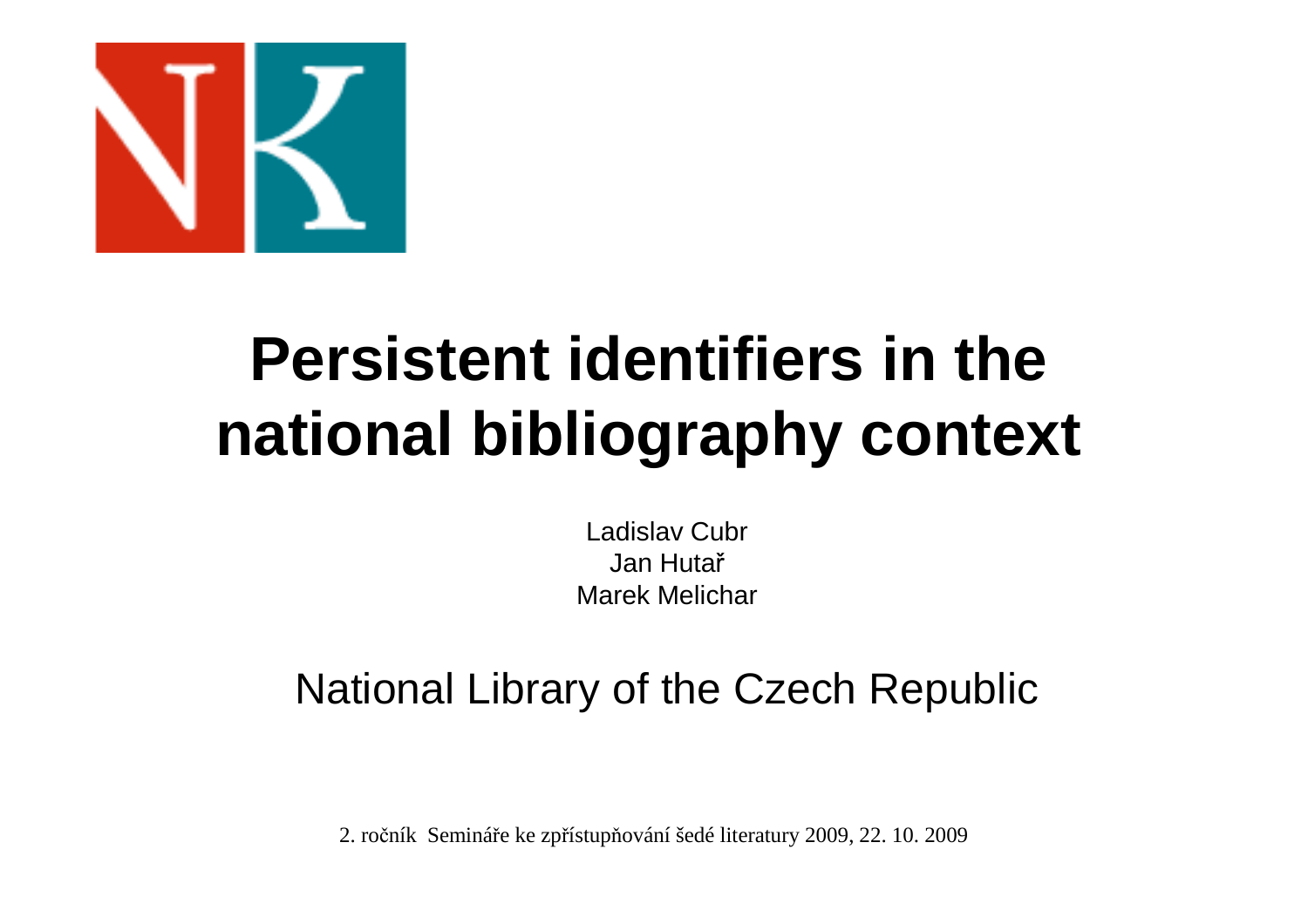

### **Summary**

- Historical background: PIDs in CR
- Why do we need PIDs?
- National bibliography number (CNB)
- URN:NBN:CZ Issues
- URN:NBN:CZ Next steps
- Questions?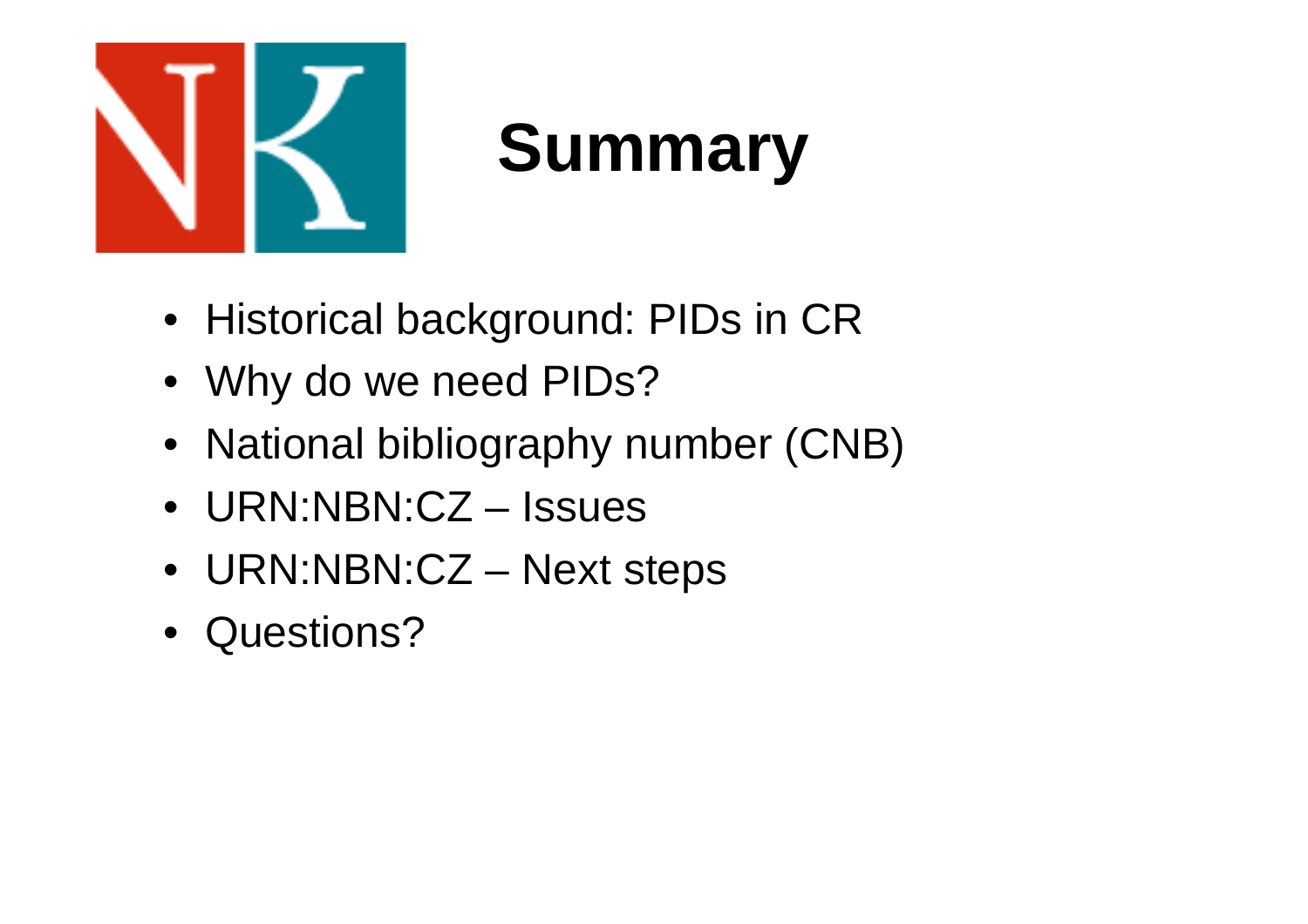

### **Historical background: PIDs in CR**

#### URN:NBN:CZ: are we really the first generation to try it?

#### CASLIN 2001 – Juha Hakala

HAKALA, Juha. 2003. Popis dokumentů a p řístup k nim - nové výzvy. In KLOUČKOVÁ, Z. a MACHALOVÁ, L. (eds.). Moderní informační a komunikační technologie v knihovnictví 2003 : sborník příspěvků. Praha : Státní technická knihovna, 2003, s. 22-30. ISBN 80-86504-09-3.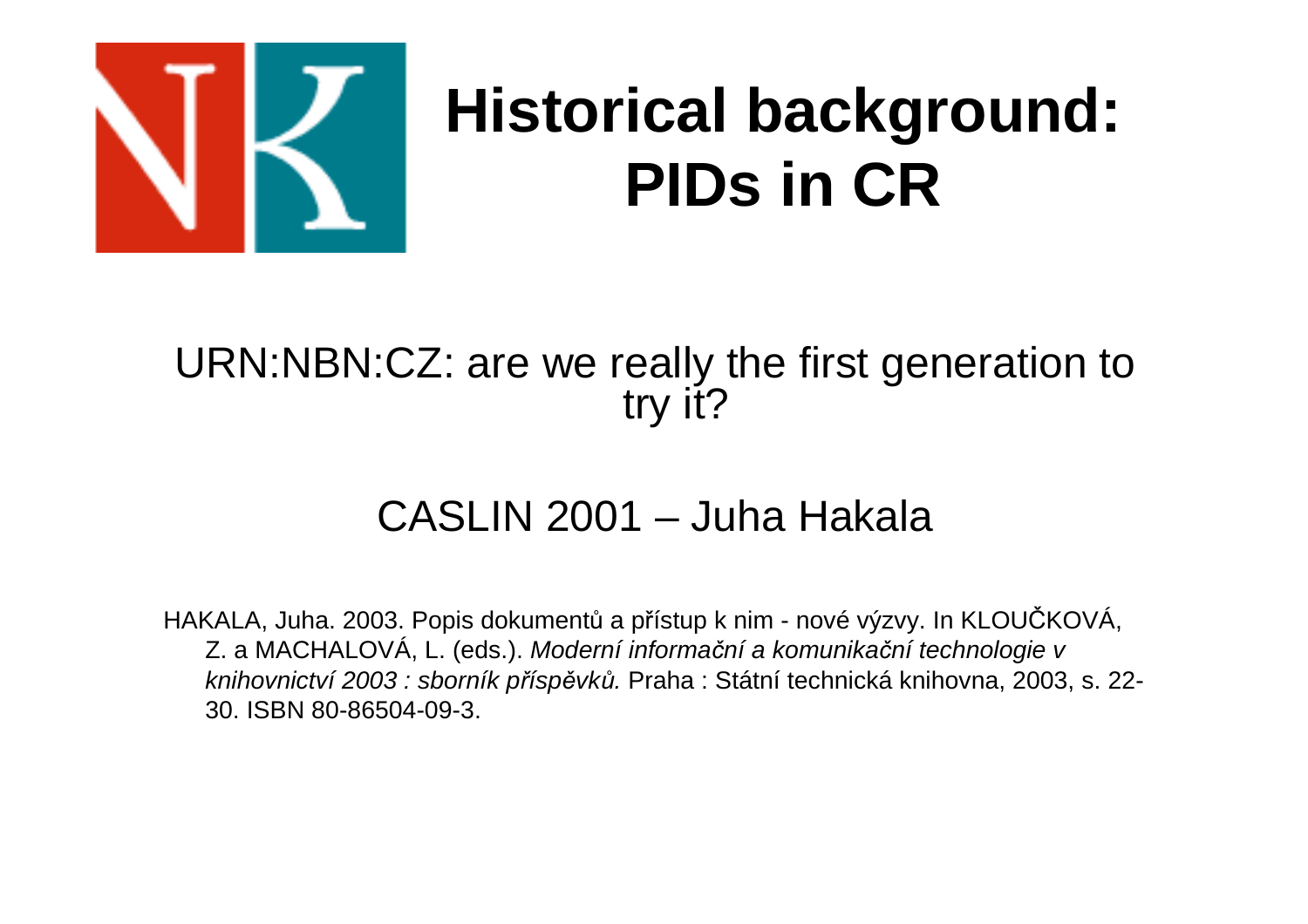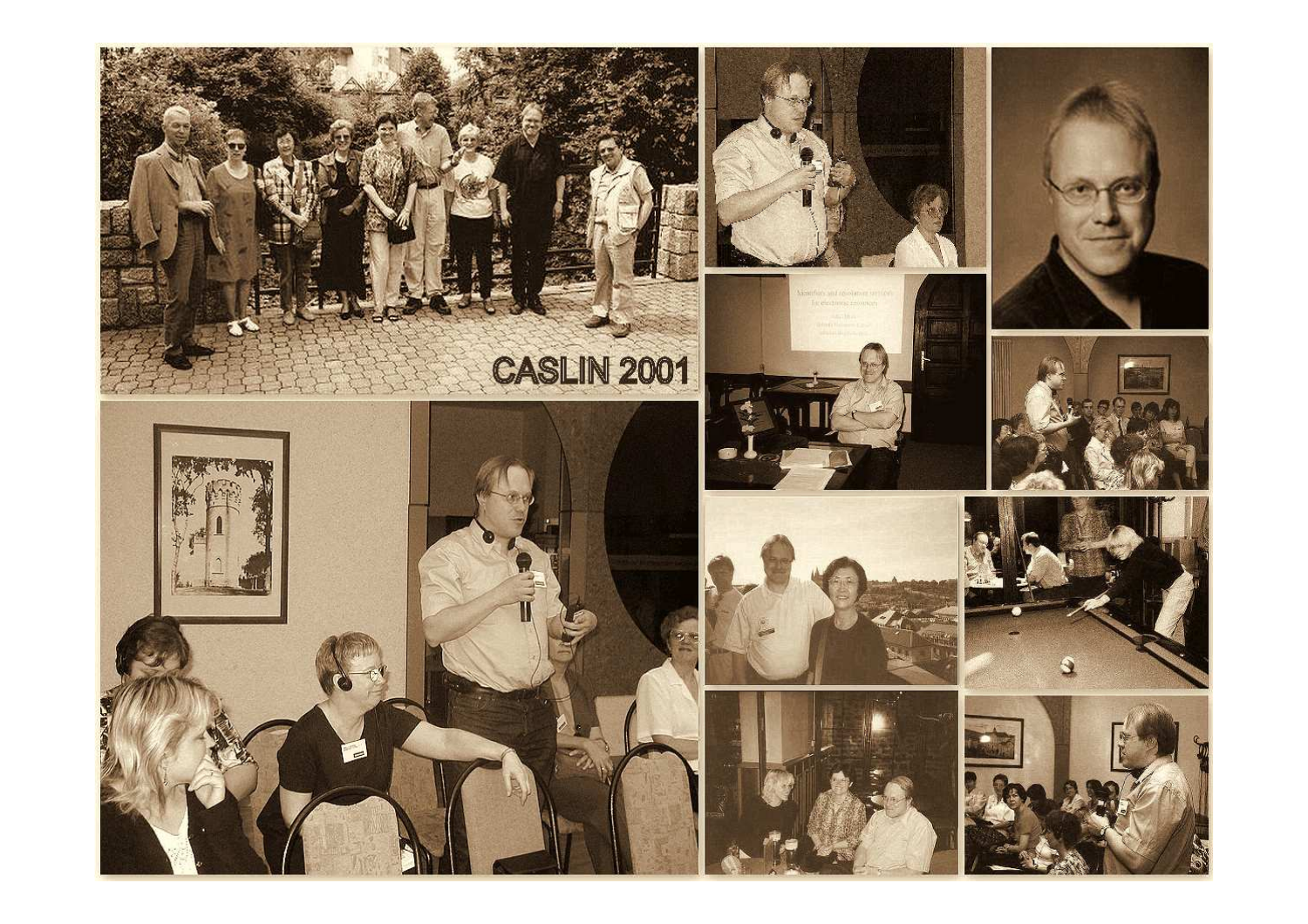

### **Historical background: PIDs in CR**

#### **Hakala 2001 in Beroun: clear ideas but also too optimistic expectations about the future of URN.**

...we have two requirements for dynamic - and efficient - **resolution service** for electronic resources. **It must be able to adapt to the location (URL) changes**, and **it has to be able to take into account the user's priorities**, based on his/her credentials and / or location…. Last, but not least, **the system should be well integrated into the Internet infrastructure**.

In the present Internet, URN resolution will be based on Domain Name Service. The idea is that a user can type URN into the Location-window of his/her Web browser or other Internet client, just like URLs can be used now. Once the user has hit the Enter key, DNS service will find the resource using the metadata stored in the DNS system.

#### **The URN:NBN has never been integrated into internet infrastructure.**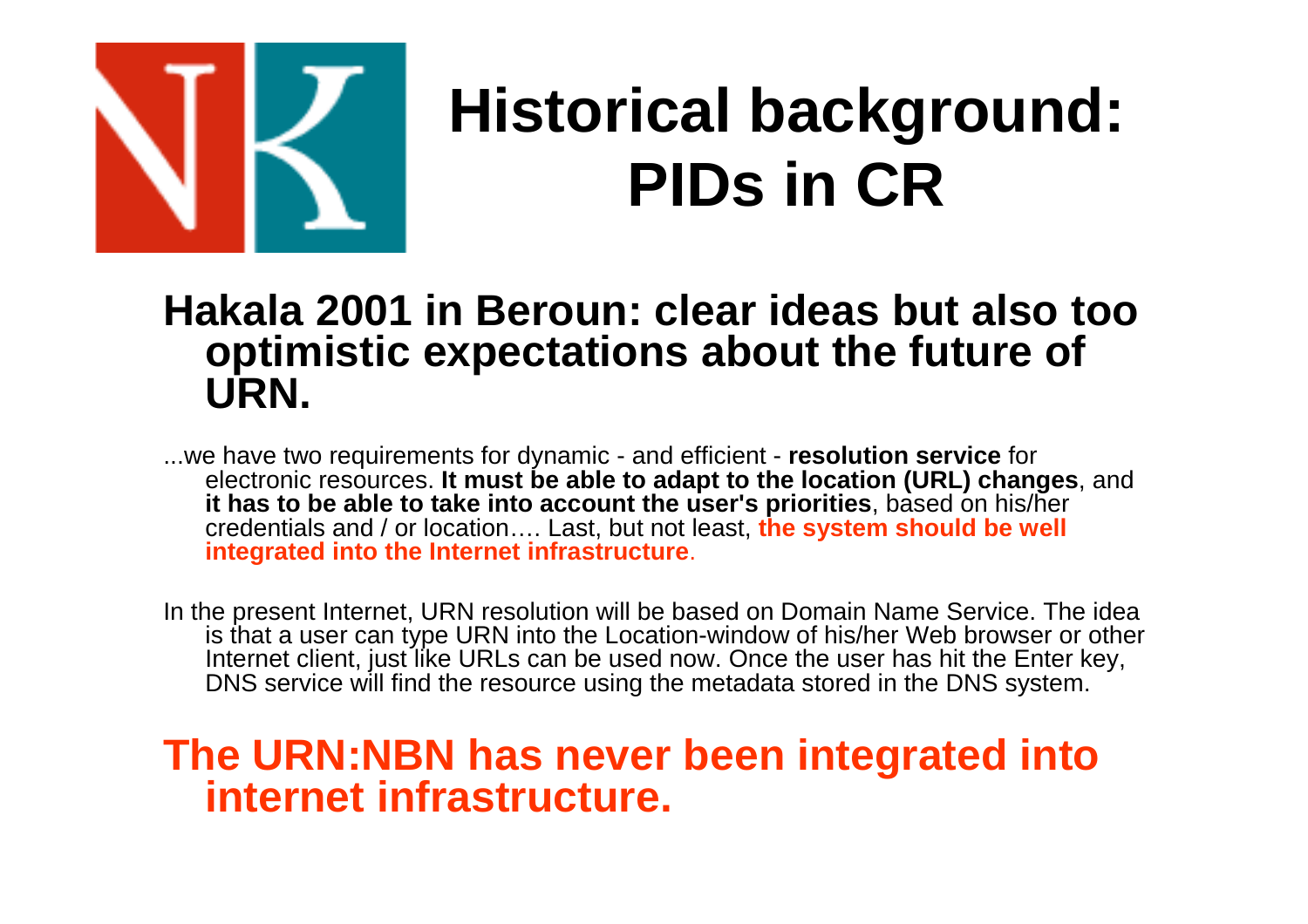

### **Historical background: PIDs in CR**

2007 – Working group for PIDGoals:

- reviewing current systems
- specify requirements of participating institutions

Results: use cases, analysis, 1 PID is not solution for everyone  $\circledcirc$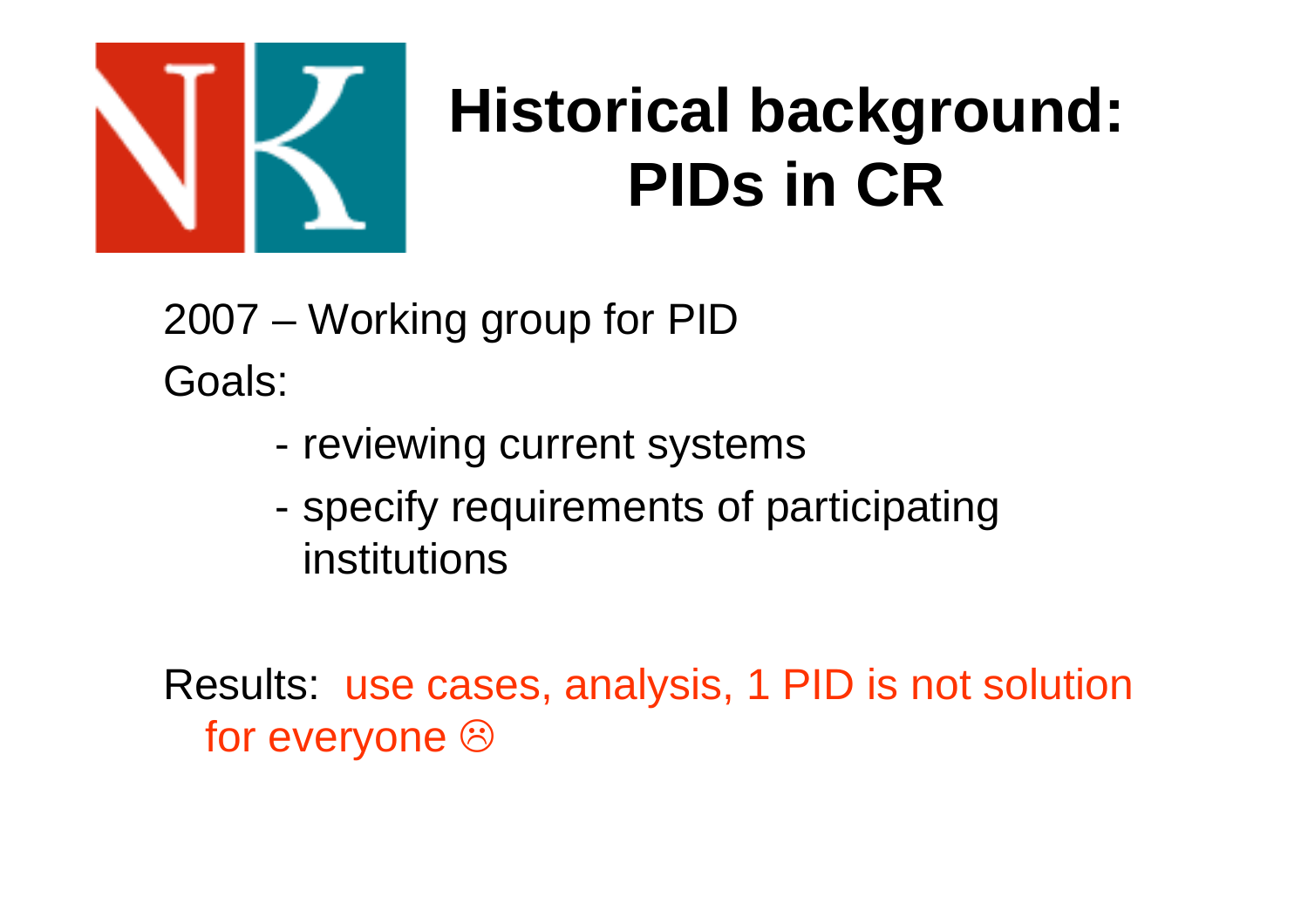

### **Currently used PIDs in CR**

- 2007/08: implementation of Handles in NKP <sup>+</sup> Kramerius (user copies access)
- Other libraries started to use other PIDs (DOI, Handle)
- - Repeatedly **expressed need for national bibliography** identifier for **digital world**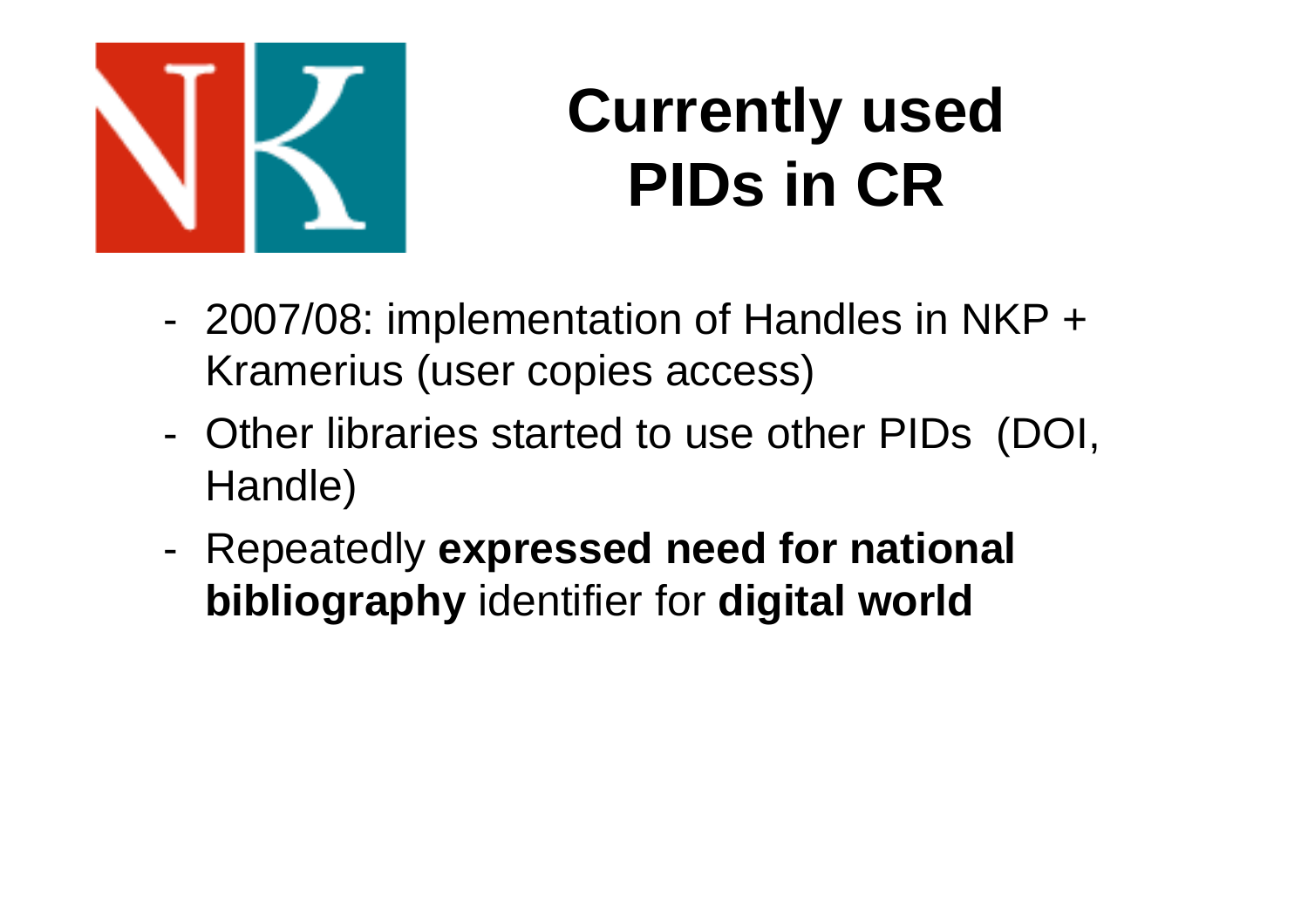

## **Why do we need PIDs?**

NKP case:

- Connecting the library catalogues with the digital collections (user copies)
- Connecting the digitized material (user and archival copies) with the catalogues: to identify the right catalogue record of the "manifestation" (FRBR) from which the "digital representation"(PREMIS) was made
- Identify born digital collections in NKP (mainly webarchiving)
- **Preserve access to the mass digitizing results**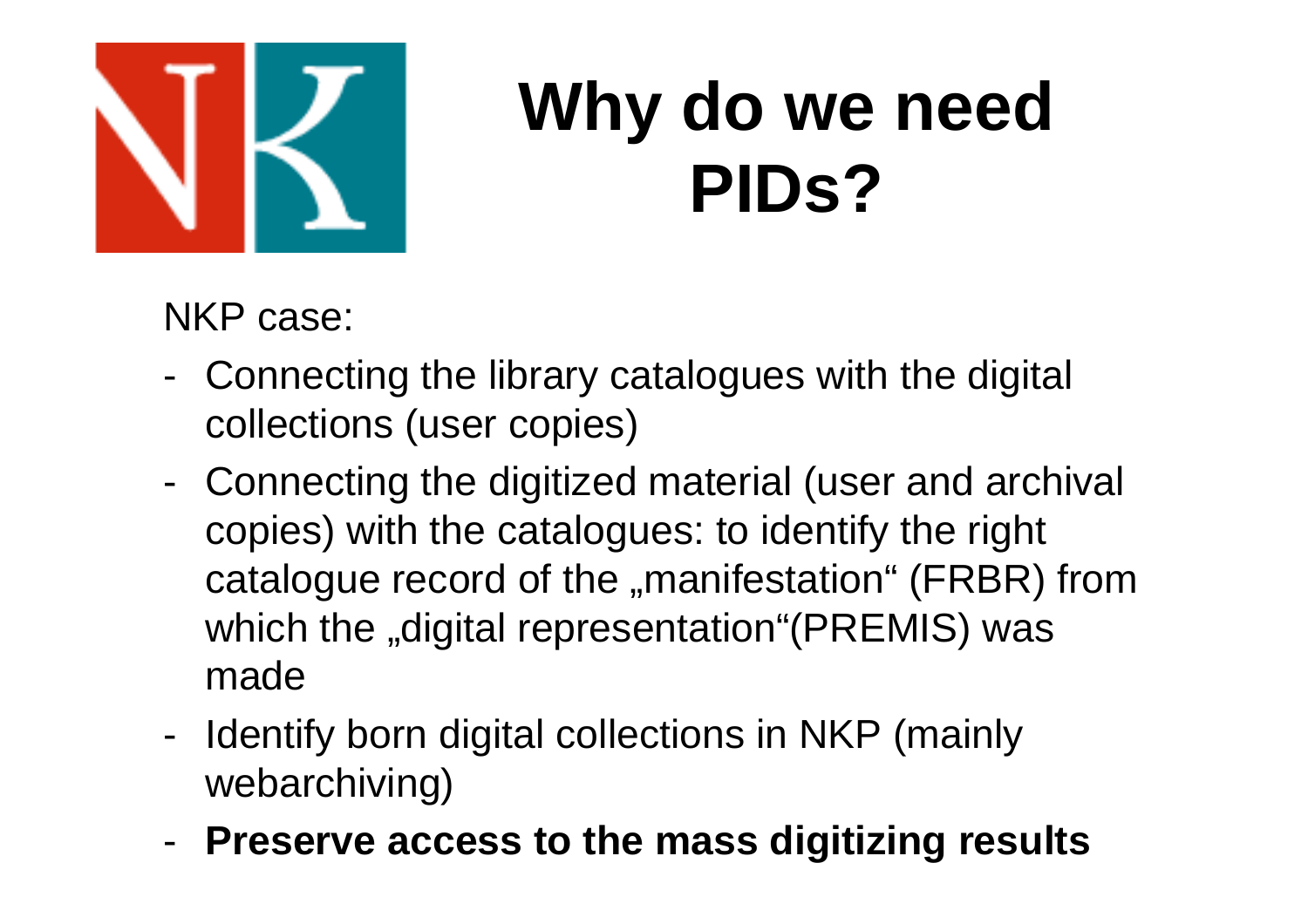

# **Issues (NKP)**

- Catalogue duplications, no FRBR, various approaches to cataloguing, **what is the "intellectual entity**"(PREMIS) we need to identify?
- - Problems of Union catalogue cannot be solvedby any identifiers
- Separation of archival copies, user copies, catalogue records…..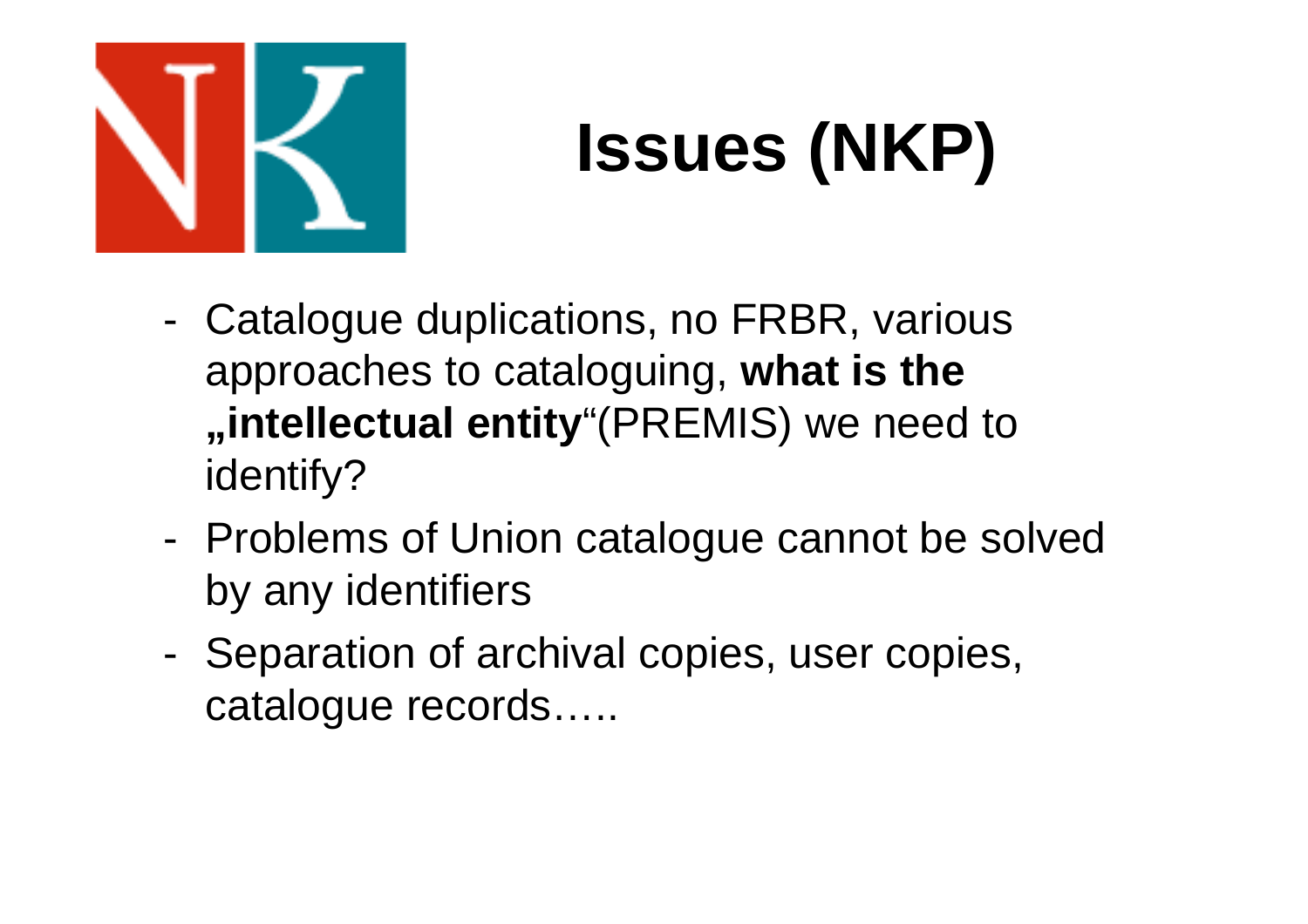

### **URN:NBN in CR: National level**

### What is needed on the **national level?**

### A **project**>

to design and implement URN:NBN:CZ**>system** and <sup>&</sup>gt;**infrastructure**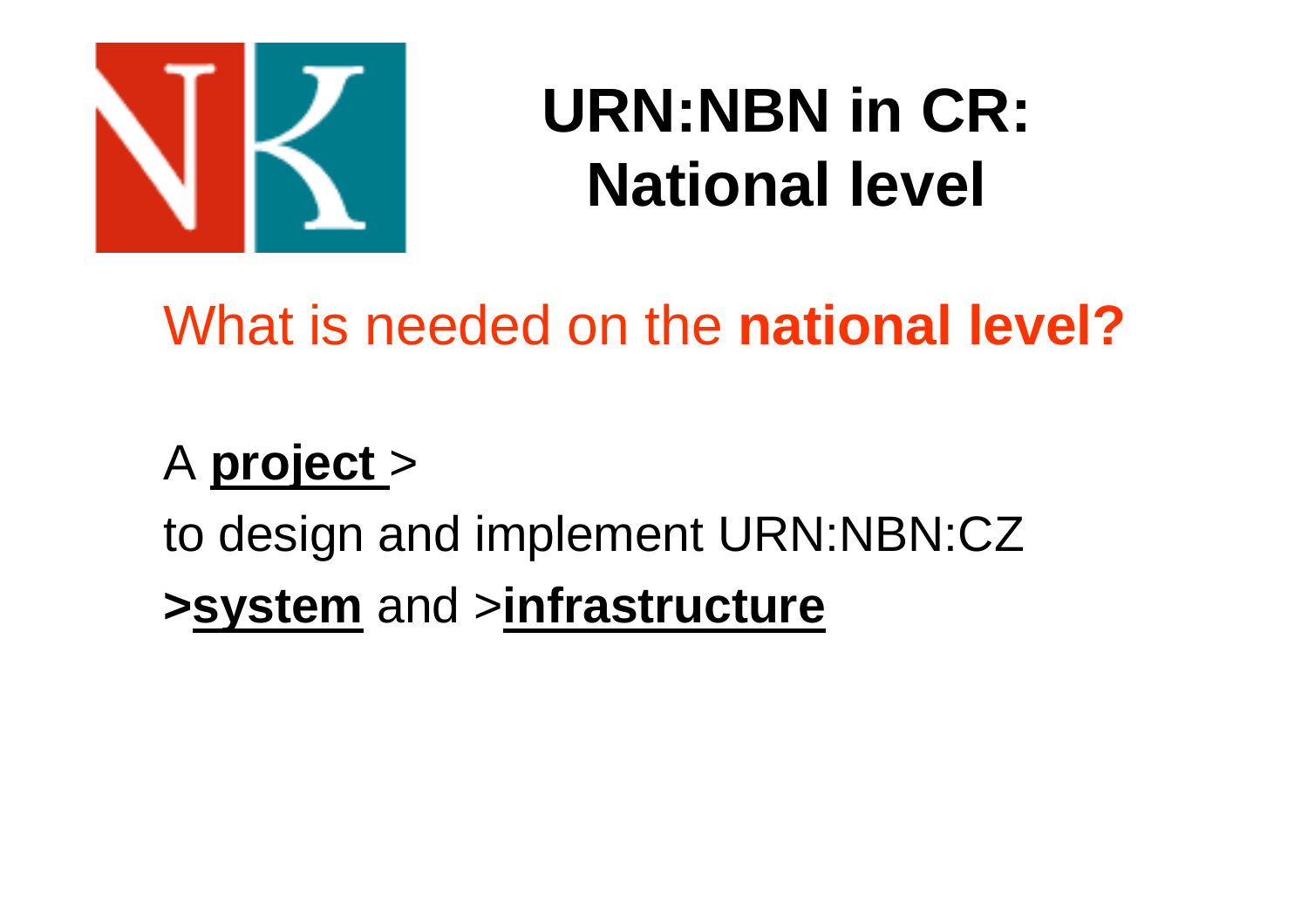

## **URN:NBN in CR: National level**

#### **Consortium of institutions which will**

- decide the basic conceptual questions (what do we need to identify? computer files or documents?)
- establish organization and standards (who will be responsible for long-term storage and accessibilityof the identified objects?)
- formulate national policy for URN:NBN
- prepare functional requirements of the software
- •develop and implement the software
- sort out financial issues who will fund the administration of the system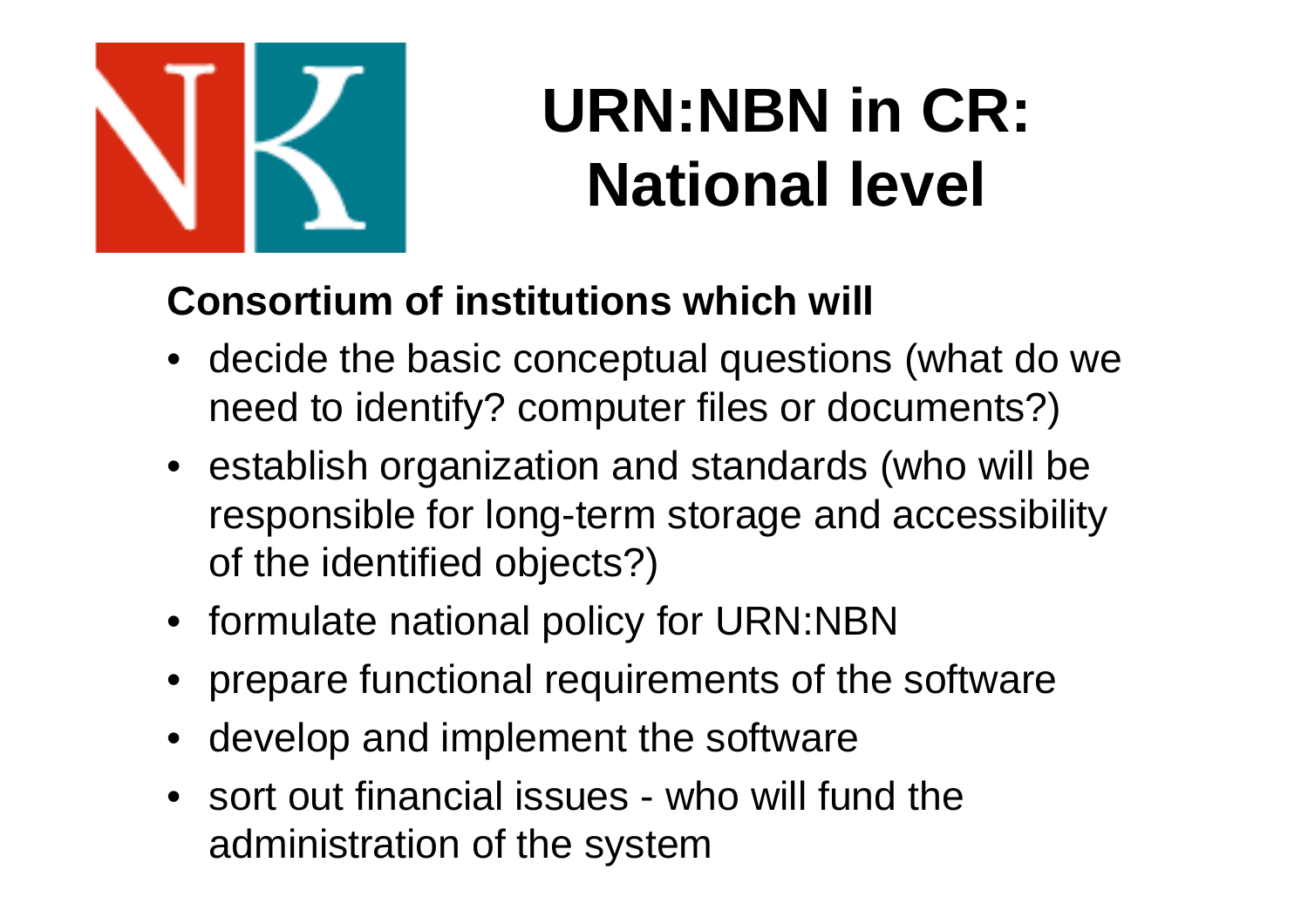

### **PIDs in CR: National level**

- - 99% of the success of any identification systemseeking to be persistent and unequivocal is about **the conceptualization and administration!**
- - Identifiers lacking **descriptive and administrativemetadata, rights, URLs** have no use
- - Identifiers lacking **links to existing catalogues** have no use
- - Identified objects must be **permanently accessible**and have lasting value and significance (stored in certified repository with elaborated preservation policy….)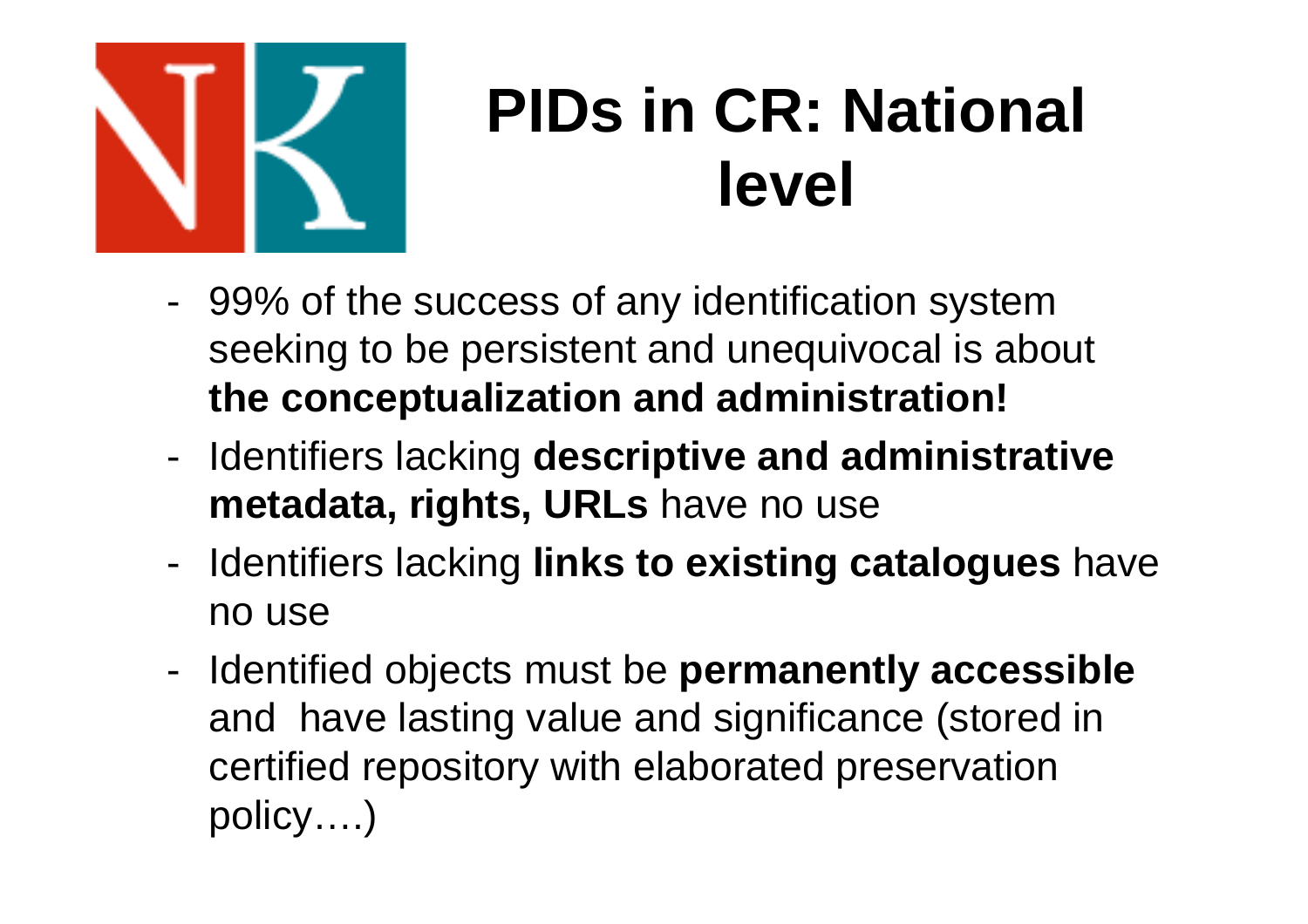

### **Problems with URN:NBN**

#### **But which URN:NBN system do we need?**

#### **Different interpretations in different countries!**

- -**Germany** (identification based on computer files identification)
- **Finland** (identification based on intellectual content, i.e. extension of ISBN model for digital world)
- -- **Netherlands** (digital documents archived in e-depot only)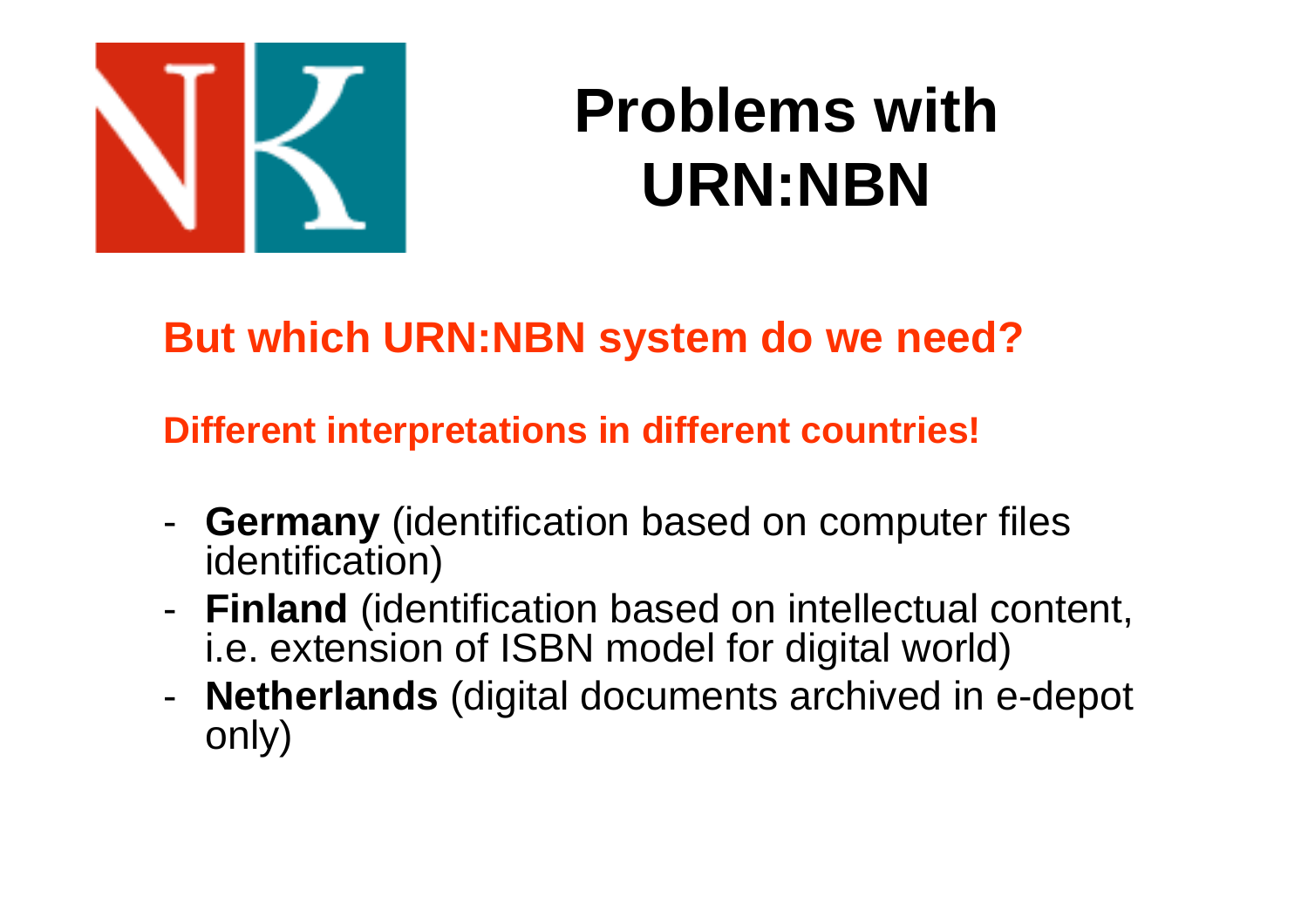

### **Problems with URN:NBN**

#### **Loc.gov – why not to use URN:NBN:**

" A URN is (theoretically) a persistent identifier for a resource, independent of location or access method"

#### "**URNs never caught on because they tried to be too many**

**things** and never really nailed down which:

- A persistent URL
- Location independent
- A resolution system
- A pure identifier

 Persistence and location independence came to be thought of more as social than technical problems. Other approaches were developed rather than formalizing the URN concept.

The proposed URN resolution system **never was fully developed**. And **resolution is incompatible with the role of pure identifier**."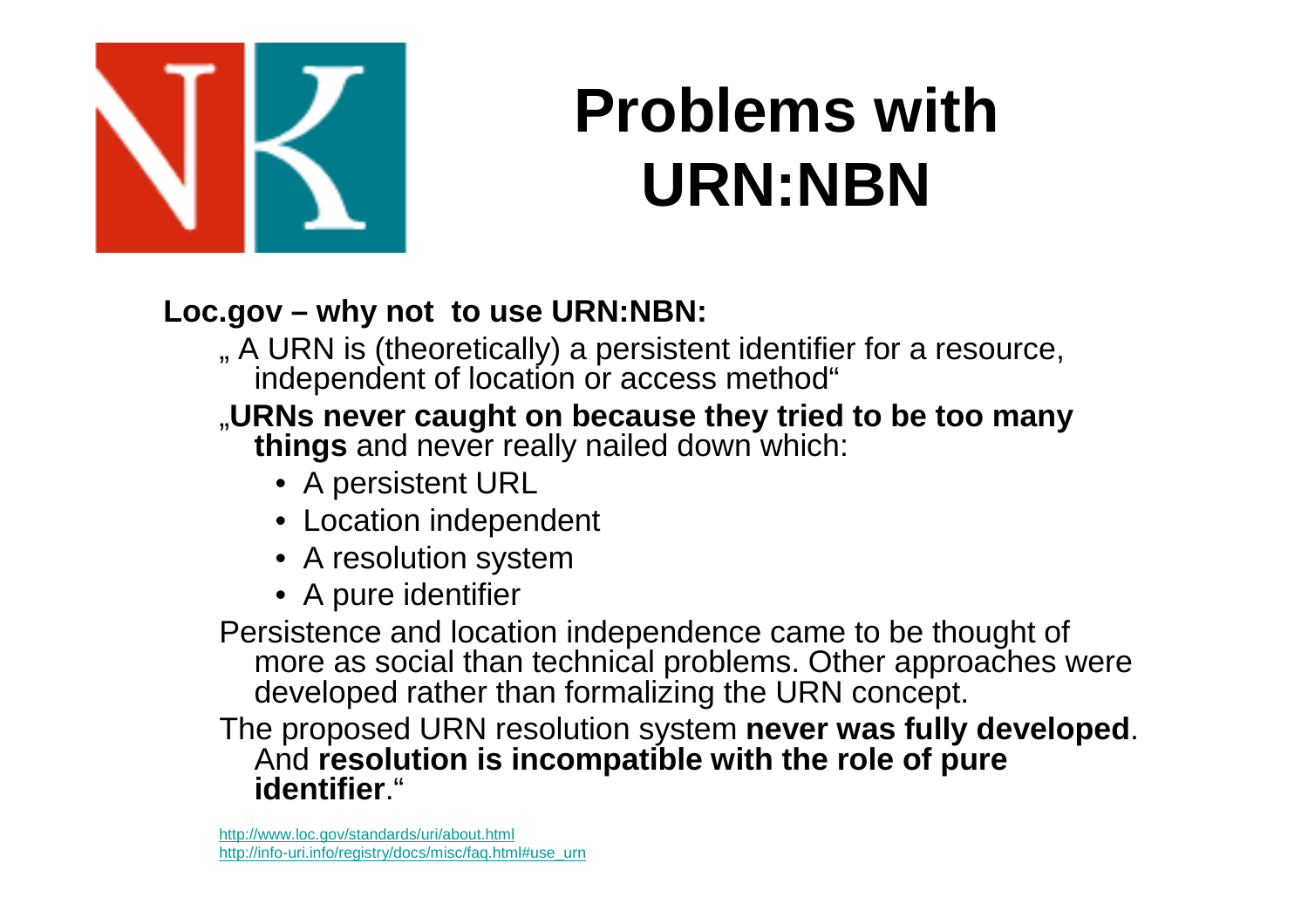

## **What do we propose?1) CNB number**

- $\bullet$  Implement unique and persistent identifier of national bibliography elements (i.e identify the "manifestation" in CNB base)
- the record in CNB base then may contain all identifiers of "digital representations"(PREMIS) of given "manifestations"(FRBR) (URN:NBNs or Handles to all digital copies)
- the record in CNB will include all other identifiers (ISSN, ISBN)
- use the CNB record as the base for identifying what is the basic "intellectual entity"(PREMIS)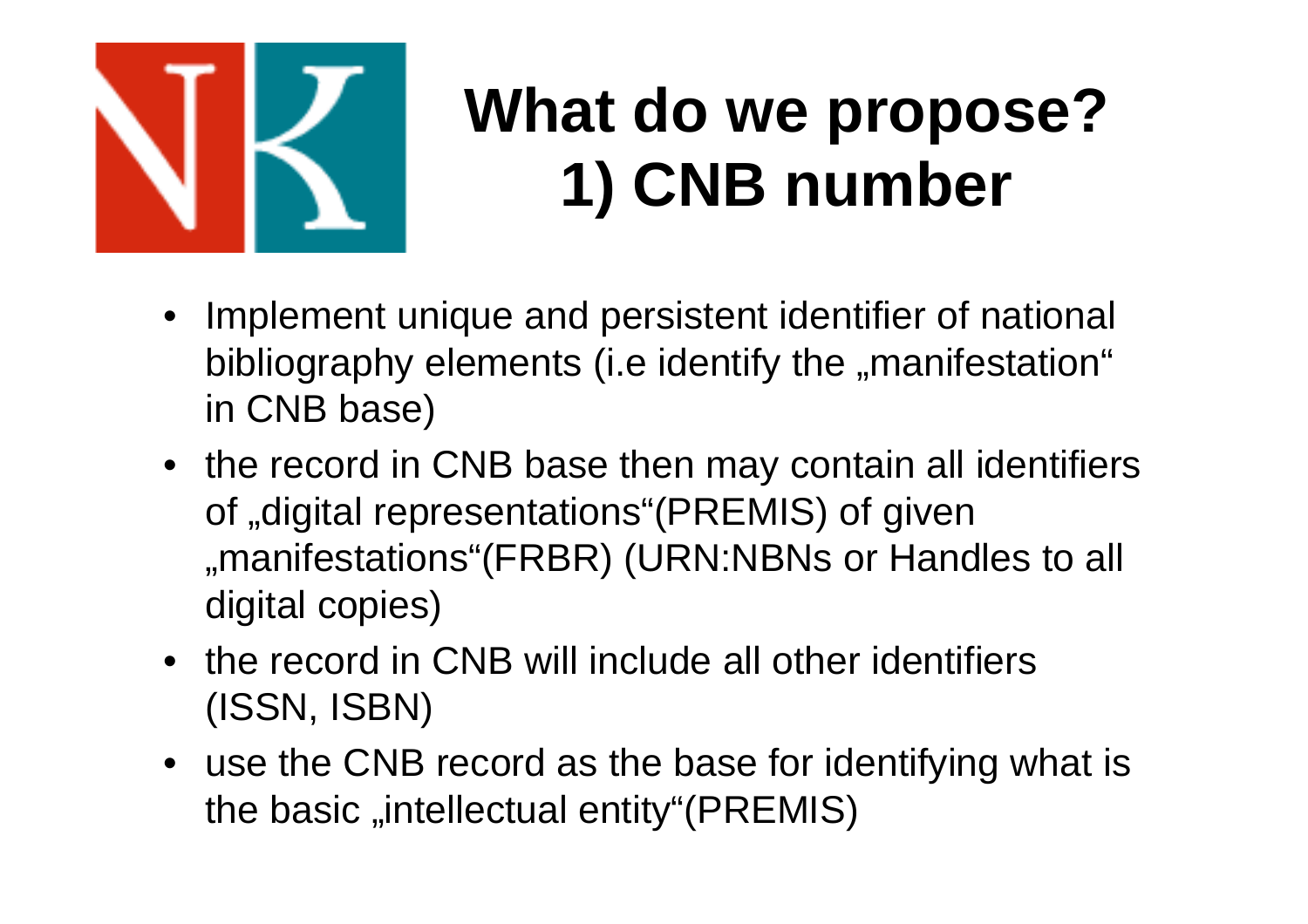

## **What do we propose?2) URN:NBN system**

- Conceptual issues should be decided in the project by all the partners
- We have some ideas about how the system should work, but if this is to be a national identifier also others need to have their say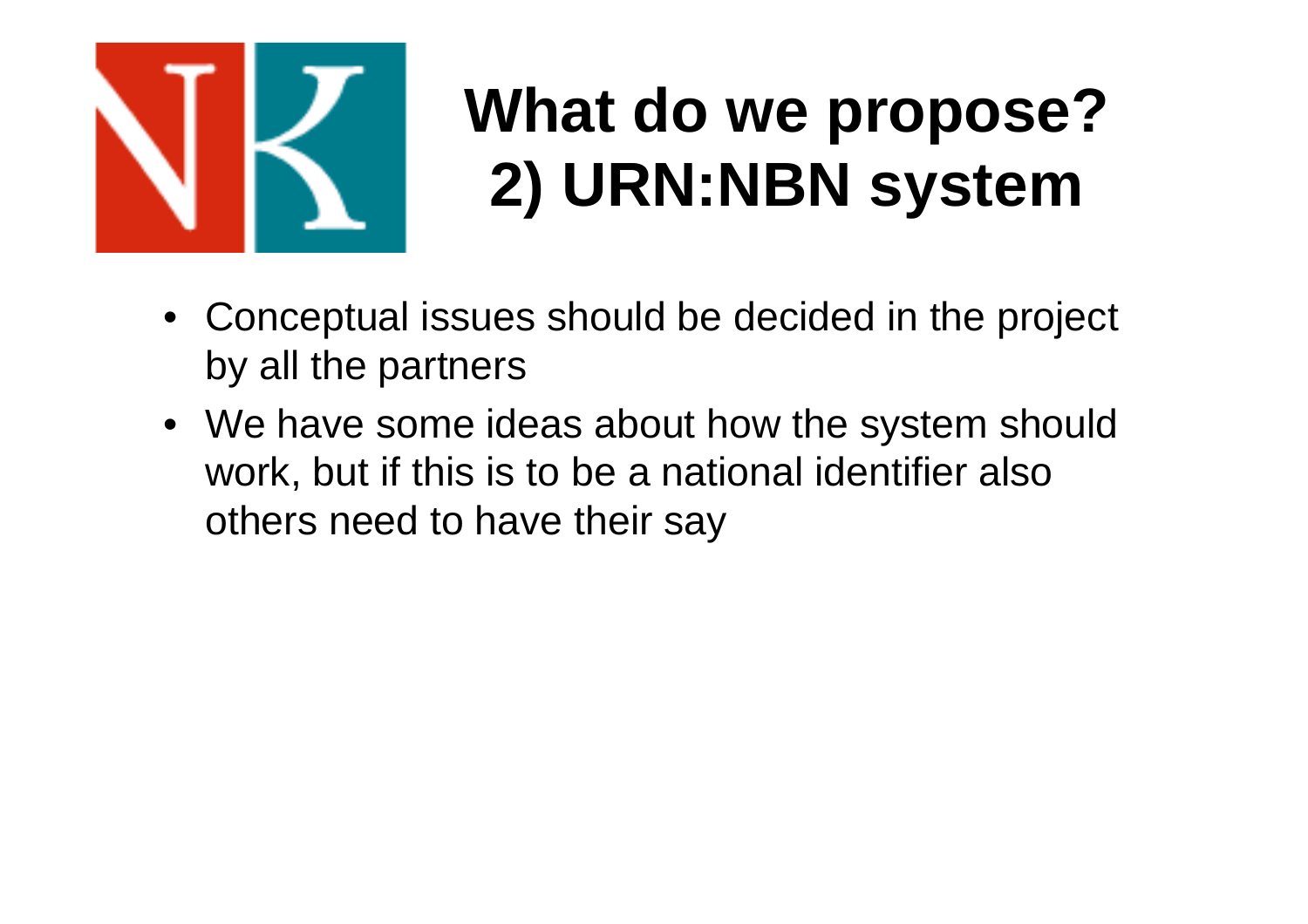

## **URN:NBN system: Issues for the project**

The URN:NBN:CZ infrastructure should include:

- **Register** of identifiers and all related metadata (CNB, URL, ISBN/ISSN, descriptive, administrative and rights metadata)
- **Resolver** (searching by metadata, URN:NBN or CNB, other identifiers,… – return full record with all links to computer files stored in different locations)
- URN:NBN **administration module** (harvesting metadata, generating URN:NBN numbers, checking URLs, managing user accounts, etc.)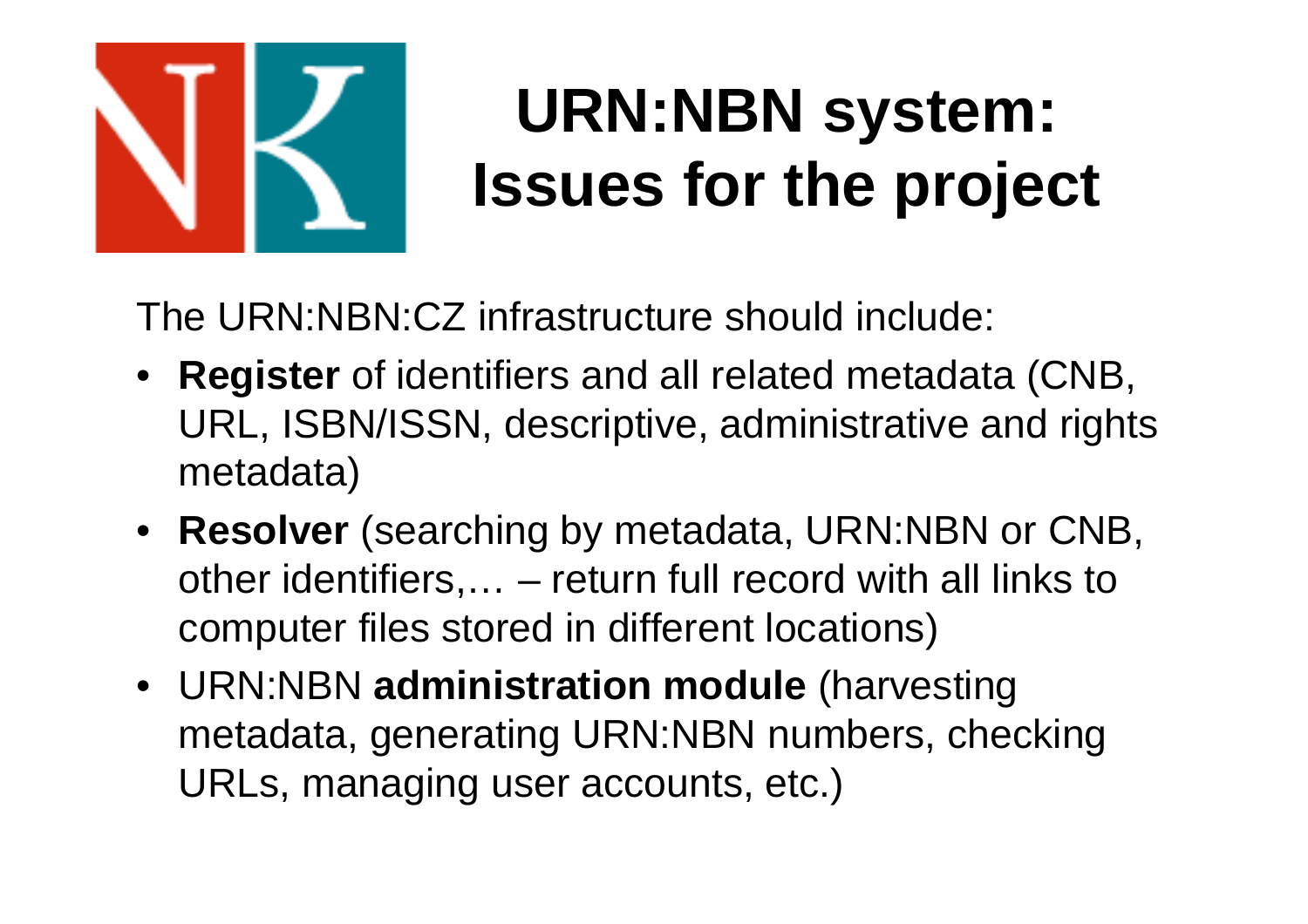

## **URN:NBN system: Issues for the project**

- •Computer files or **intellectual content**?
- $\bullet$ Centralization or decentralization of **responsibility?**
- Use **RD.CZ** database (base for digitized documents) as the data  $\bullet$ source and add additional databases for digital born documents?
- How to include **documents outside CNB**? Who will decide that the object has lasting value and significance?
- Do we need **identifiers for permanent access**? In such case there has to be a system of "**trusted repositories"** which will store back-up copies
- Administration, organization, funding
- $\bullet$  Programming: start from scratch or use Italian or other existingsoftware?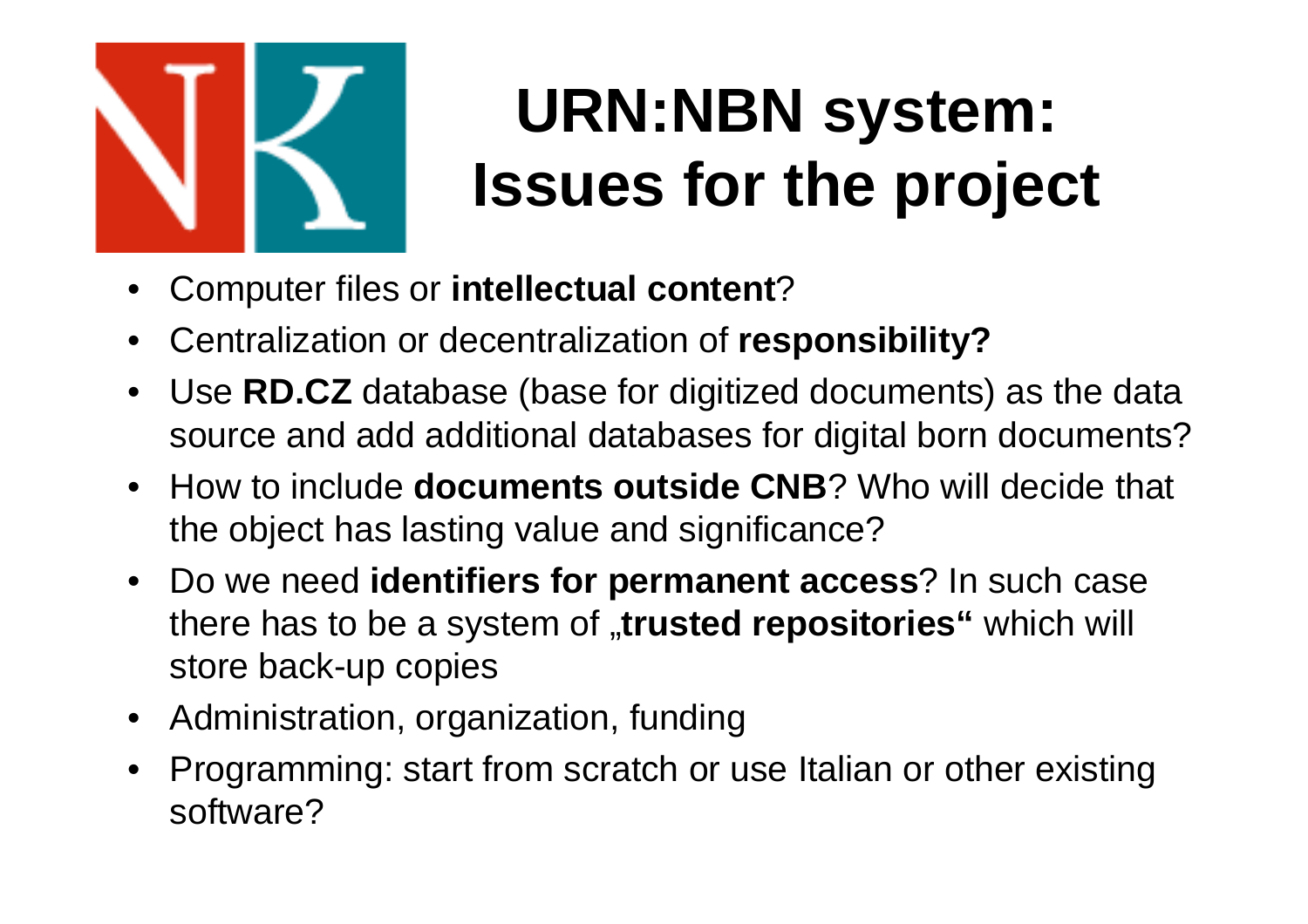

### **URN:NBN:CZ Next steps 2009**

- **October 2009** basic concept of URN:NBN implementation (NKP) distributed to relevant institutions
- **November 2009** meeting for interested institutions (comments on the concept and expressing the will toparticipate at the project)
- **November/December 2009** prepare project application to VISK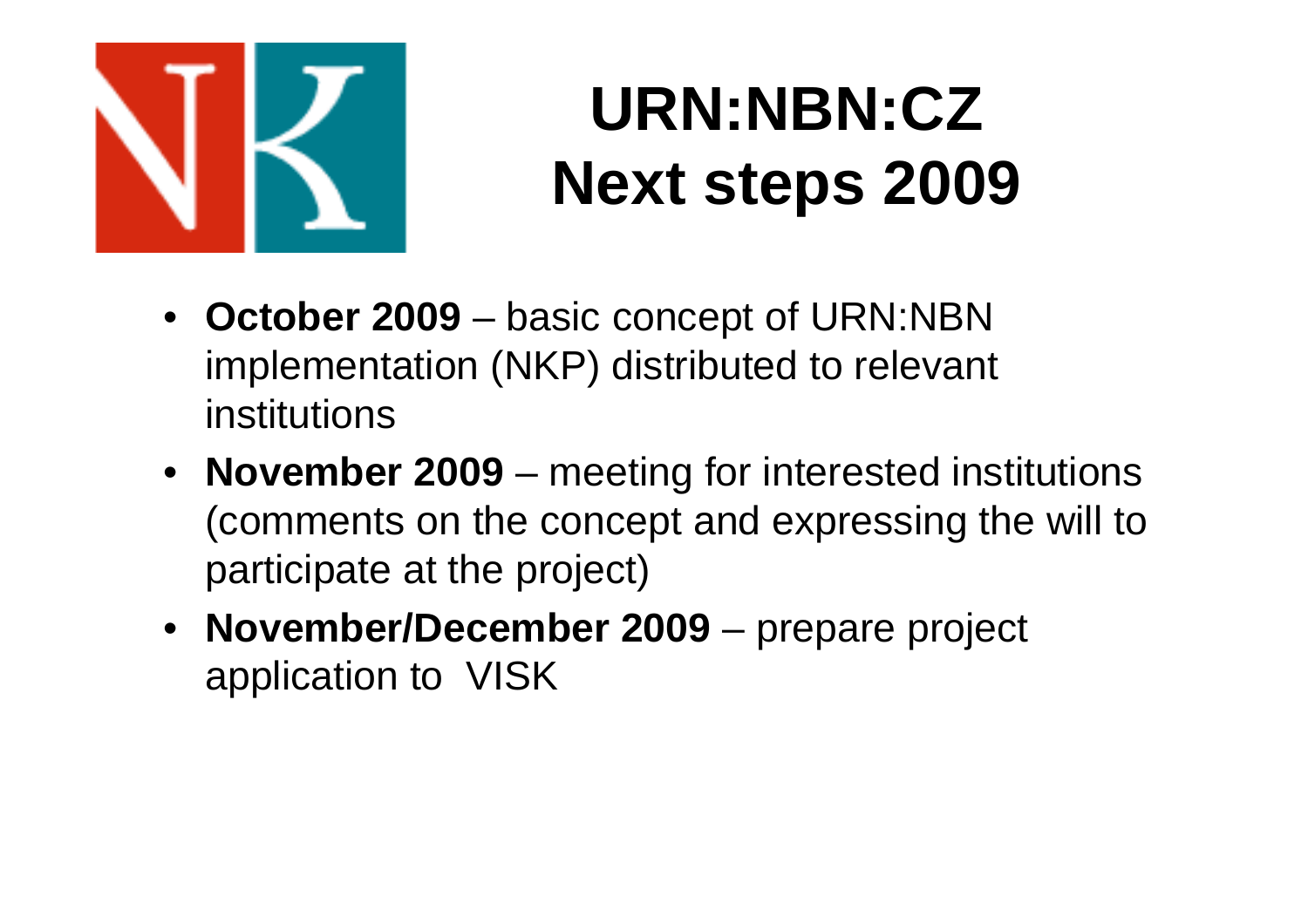

## **URN:NBN:CZ Next steps 2010**

- **January 2010** the group starts work on:
	- URN:NBN policy specification
	- Basic specification of the URN:NBN concept, use cases, review of global resolver project,
	- Functional requirements for the software
	- June 2010 presentation of the results of the first phase to the community, review of feedbacks
	- –October 2010 – tender for programming, web interface,
	- –February 2011 – application of URN:NBN in testing,
	- June 2011 application is running